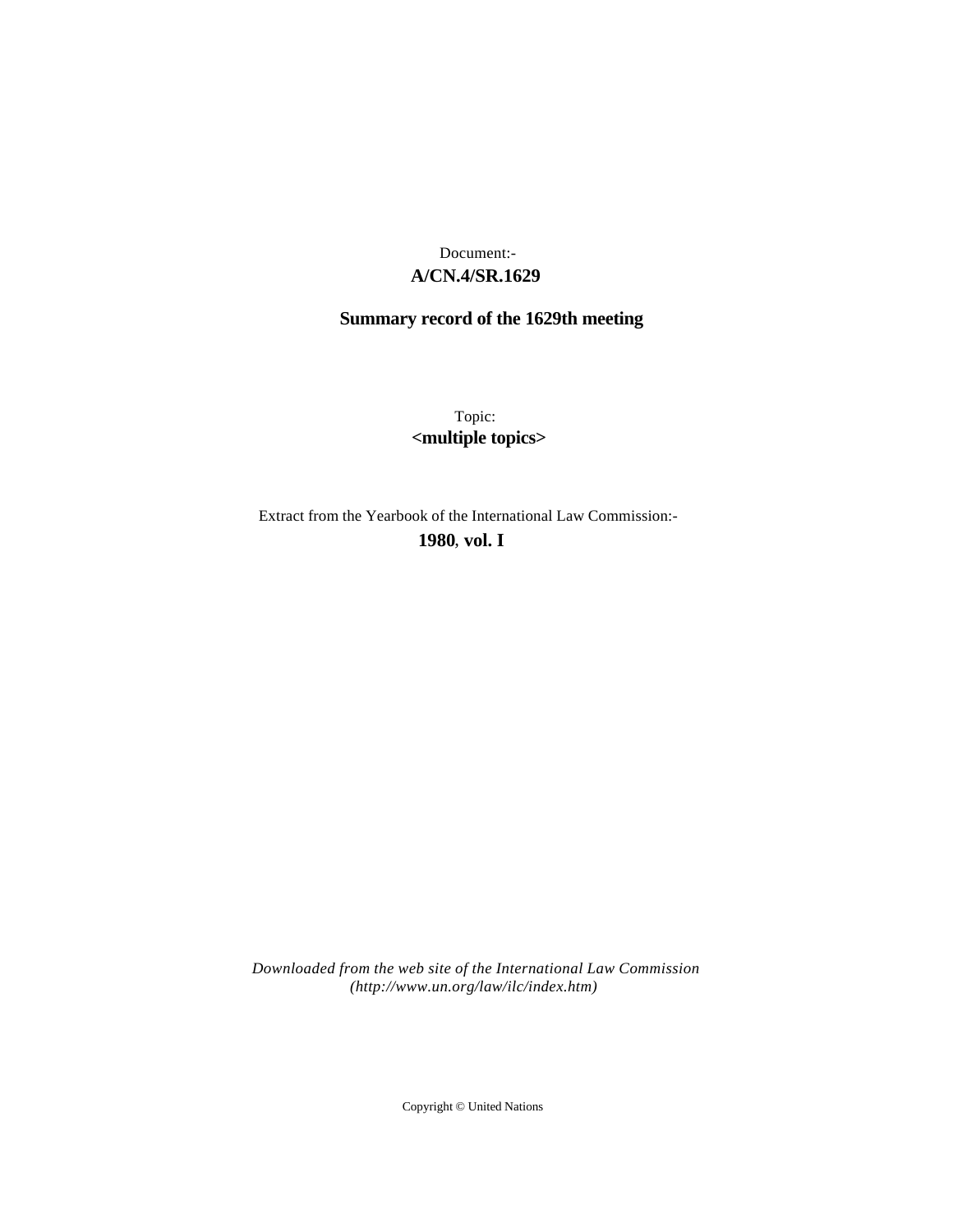regional groups such as the European Community on Judge at the International Court of Justice and former Legal Co-operation.

55. The CHAIRMAN thanked the Observer for the European Committee on Legal Co-operation, on behalf of the Commission, for his interesting account of the Committee's work. Europe occupied a very special place so far as all forms of law and social organization were concerned, since much of the world lived by the social precepts that had been systematized and propagated by European countries. Possibly Europe's greatest gift to the world was that of a system, whether economic, legal or political, which helped to give life a minimum degree of predictability and hence increased the likelihood of survival.

56. The European Committee on Legal Co-operation was to be congratulated on its many achievements. It was in the vanguard of the move to develop systems to promote social progress, for it was concerned not only with environmental protection and family law but also—possibly most important of all—with protection of the individual against encroachment by the apparatus of the State and other concentrations of power, such as the transnational corporations, on life, liberty and privacy.

57. The Commission, which greatly valued its links with the Committee, would make every effort to send an observer to the Committee's session in November 1980.

58. He requested Mr. Harremoes to convey to the Secretary-General of the Council of Europe the Commission's highest esteem and the hope that the links between the two bodies would be strengthened in the future.

59. Mr. HARREMOES (Observer for the European Committee on Legal Co-operation) thanked the Chairman and members of the Commission for their kind and encouraging words.

*The meeting rose at 12.40 p.m.* 

## **1629th MEETING**

#### *Wednesday, 9 July 1980, at 10.10 a.m.*

#### *Chairman:* Mr. C. W. PINTO

*Members present:* Mr. Barboza, Mr. Boutros Ghali, Mr. Calle y Calle, Mr. Díaz González, Mr. Evensen, Mr. Quentin-Baxter, Mr. Reuter, Mr. Riphagen, Mr. Sahovic, Mr. Schwebel, Mr. Sucharitkul, Mr. Tabibi, Mr. Thiam, Mr. Tsuruoka, Mr. Ushakov, Sir Francis Vallat, Mr. Verosta.

*Also present:* Mr. Ago

### Visit of a member of the International Court of Justice

1. The CHAIRMAN welcomed Mr. Sette Câmara,

member of the Commission.

State responsibility *{continued)* (A/CN.4/318/Add.5- 7, A/CN.4/328 and Add. 1-4) [Item 2 of the agenda]

DRAFT ARTICLES SUBMITTED BY MR. AGO *{concluded)*

ARTICLE 34 (Self-defence)<sup>1</sup>  *{concluded)*

2. The CHAIRMAN invited Mr. Ago to reply to the questions raised in the course of the discussion of draft article 34.

3. Mr. AGO said that he wished first of all to remind the Commission of a number of considerations to which they had subscribed on more than one occasion, and particularly those that appeared in the report of the Commission on the work of its thirty-first session.

4. With regard to Chapter V (Circumstances precluding wrongfulness), the Commission had stated that the chapter was

intended to define those cases in which, despite the apparent fulfilment of the two conditions for the existence of an internationally wrongful act, its existence cannot be inferred owing to the presence of a circumstance which stands in the way of such an inference. The circumstances usually considered to have this effect are consent, countermeasures in respect of an internationally wrongful *act, force majeure* and fortuitous event, distress, state of emergency [necessity] and self-defence. It is with each of these separate circumstances precluding wrongfulness that chapter V is concerned.<sup>2</sup>

The Commission had then stated that, in its commentary to draft article 2 (Possibility that every State may be held to have committed an internationally wrongful act), it had said that:

the existence of circumstances which might exclude wrongfulness .. . did not affect the principle stated in article 2 and could not be deemed to constitute an exception to that principle. When a State engages in certain conduct in circumstances such as self-defence, *force majeure,* or the legitimate application of a sanction, its conduct does not constitute an internationally wrongful act because, in those circumstances, the State is not required to comply with the international obligation which it would normally have to respect, so that there cannot be a breach of that obligation.<sup>3</sup>

The Commission had thus shown that the existence of one of the circumstances contemplated in chapter V had the effect of suspending or doing away altogether with the duty of complying with an international obligation.

5. In the same passage in its report, the Commission had also referred to the replies given by certain Governments to the Preparatory Committee for the

<sup>&</sup>lt;sup>1</sup> For text, see 1619th meeting, para. 1.

<sup>2</sup>  *Yearbook ... 1979,* vol. II (Part Two), p. 106, document A/34/10, chap. **Ill,** sect. B.2, para. (1) of the commentary to chapter V.

<sup>&</sup>lt;sup>3</sup> Ibid., pp. 106-107, para. (2) of the commentary.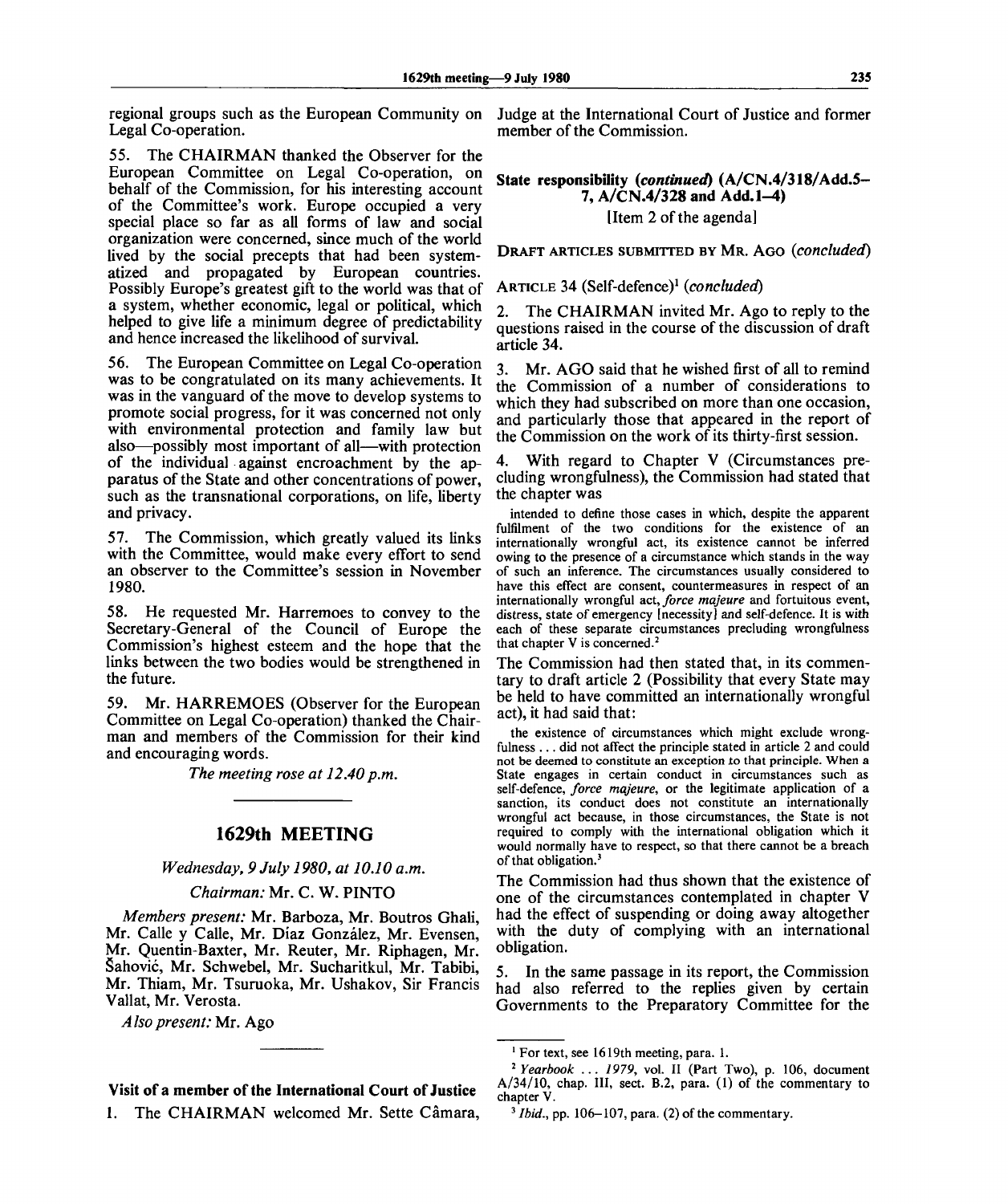Conference for the Codification of International Law (The Hague, 1930), concerning "circumstances in which a State is entitled to disclaim international responsibility". Among the States that had spoken of self-defence, mention should be made of the United Kingdom Government, which had stated that: "... self-defence may justify action on the part of a State which would otherwise have been improper."<sup>4</sup> On a more general level, the Commission had further stated the following:

The act of the State in question cannot be characterized as wrongful for the good reason that, because of the presence of a certain circumstance, the State committing the act was not under an international obligation, *in that case,* to act otherwise. In other words, there is no wrongfulness when one of the circumstances referred to is present, because by reason of its presence the objective element of the internationally wrongful act, namely, the breach of an international obligation, is lacking. For instance, in the case of the circumstance known as "consent", the reason why the State incurs no responsibility even though it has engaged in conduct not in conformity with what is normally required by an international obligation binding it to another State is that, in that particular instance, the obligation in question is rendered inoperative by mutual consent. There can have been no breach of that obligation, no wrongful act can have occurred, and hence there can be no question of international responsibility. The same applies to "countermeasures in respect of an internationally wrongful act"; the reason why there is no responsibility is that the international obligation to refrain from certain conduct towards another State does not apply when that conduct is a legitimate reaction to an internationally wrongful act committed by the State against which the conduct is adopted. Here again, the conduct does not violate any international obligation incumbent on the State in that case and hence does not constitute, from the objective standpoint, an internationally wrongful act. Similar arguments apply to the other circumstances discussed in this chapter.<sup>5</sup>

6. It was of the utmost importance to bear all those considerations in mind when embarking on the examination of the various circumstances precluding wrongfulness which the Commission promised the General Assembly it would deal with in chapter V.

7. In the course of the discussion of draft article 34, Mr. Riphagen (1620th meeting) had first reviewed, but with the clear intention of excluding them, a certain number of circumstances which might theoretically have been studied in chapter V. What Mr. Riphagen had particularly stressed was the need not to leave any gaps in the draft. He had wondered if it was necessary to specify that the circumstances enumerated in chapter V were the only ones recognized by the Commission as precluding wrongfulness, and he had alerted the Commission to the risk of making an assertion of that kind in a draft article. In that connexion, he (Mr. Ago) wished to observe that, in its report on the work of its previous session, the Commission had referred to the circumstances dealt with in chapter V as "circumstances usually con-

sidered to have this effect",<sup>6</sup> without intimating that there could absolutely not be others. He himself had no intention of proposing a provision which would establish the exhaustive nature of the series of circumstances set forth in chapter V, although he was convinced that at present there were no other circumstances precluding wrongfulness—but he was too conscious of the evolutionary nature of law to believe that a circumstance which did not today preclude wrongfulness might not do so tomorrow. Since the Commission's work of codification must be made to last, the door should not be shut upon such a possibility.

8. In Mr. Riphagen's opinion, the Commission might still take into consideration the hypothesis in which a state of necessity was created by the State that suffered the consequences of the act dictated by the necessity. In fact, two cases could arise according to whether or not the situation of danger had been created by the victim State in breach of one of its international obligations. If the action which lay at the origin of the state of necessity did not constitute the breach of an international obligation, it was self-evident that the state of necessity could be invoked. In the contrary case—namely, if the State that was a victim had created the situation of necessity affecting another State by committing an internationally wrongful act—it would be more often the case that the wrongfulness of the action of that other State was already precluded because of other circumstances, such as the application of countermeasures. The situation mentioned by Mr. Riphagen certainly did not seem to him to constitute a separate circumstance precluding wrongfulness.

9. With regard to proportionality, Mr. Riphagen shared his (Mr. Ago's) opinion. Proportionality was an essential condition in the case of reprisals and countermeasures; in the case of a state of necessity, the notion arose in another form, which was to require that the interest sacrificed for reasons of necessity was less than the interest to be protected. On the other hand, when it came to self-defence, the assessment of the proportionality varied considerably from one case of self-defence to another. It was not impossible that the action taken in defence against an armed attack might be, and had to be, out of proportion to that attack. That was why he had emphasized that there must be proportionality in its purpose: the action taken in self-defence must aim at preventing the attack, and not at objectives going beyond that limit. Needless to say, the rule of proportionality in self-defence, however flexible that rule might be, would be breached if a State profited from an armed attack by another State to react not only by repulsing the attack, but also by annexing the territory of the attacker.

10. With regard to collective self-defence, Mr. Riphagen seemed initially to have expressed doubts as to

<sup>4</sup>  *Ibid.,* pp. 107-108, para. (6) of the commentary.

<sup>5</sup>  *Ibid.,* pp. 108-109, para. (9) of the commentary.

<sup>&</sup>lt;sup>5</sup> *Ibid.*, p. 106, para. (1) of the commentary.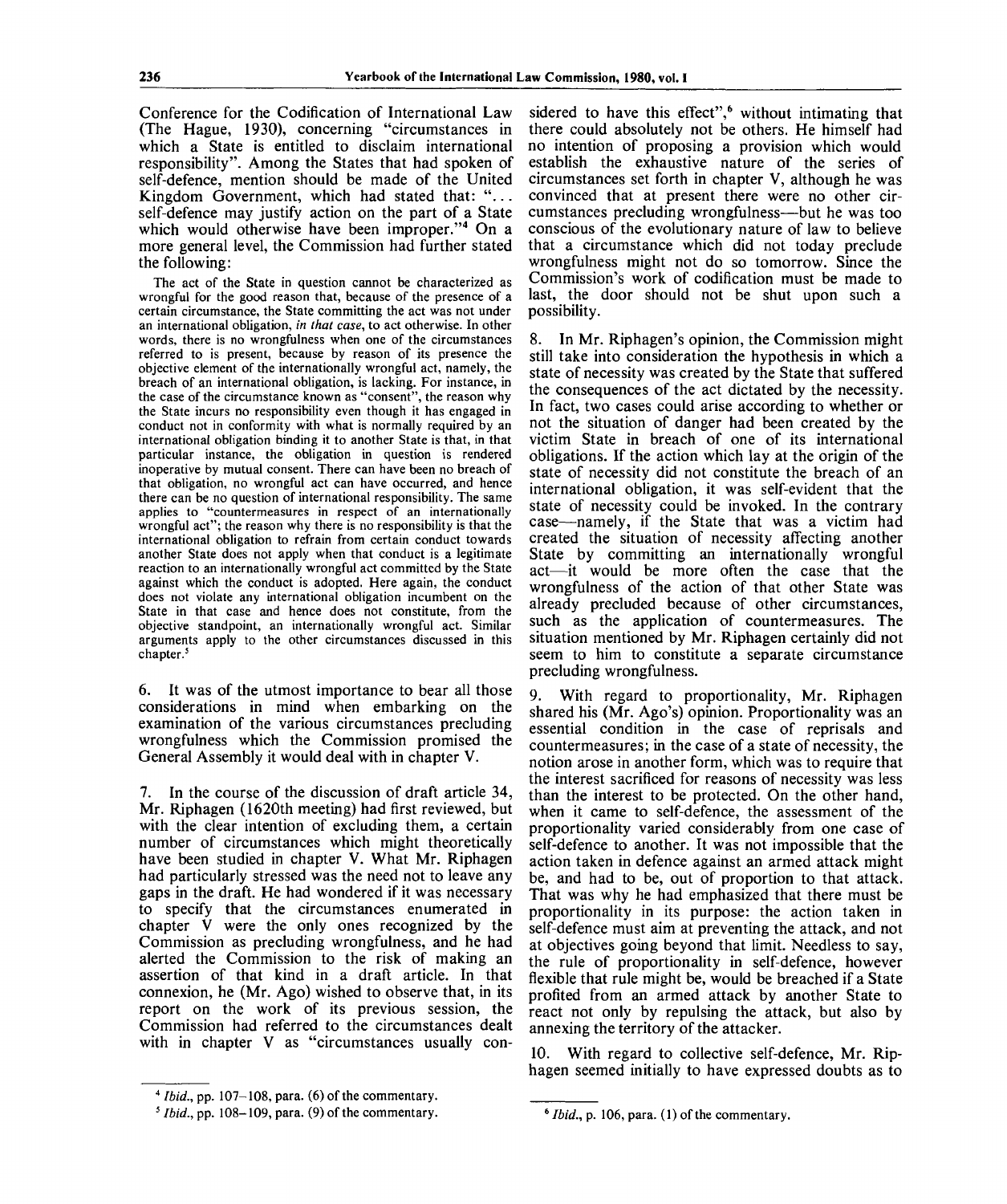whether it existed, even though it was mentioned in Article 51 of the United Nations Charter; he had then suggested the possibility that a conventional instrument might enlarge the *casus belli,* and he had mentioned the Rhine Pact. There could be no doubt that the Pact made provision for collective self-defence. In the event of aggression along the Rhine frontier, it was provided that England and Italy could act in self-defence on the side of the victim State.

11. Mr. Riphagen had also been concerned about the situation of third States. It was clear that action taken in self-defence against State A might injure the interests of State C, and on that point he (Mr. Ago) endorsed the views expressed by the Commission in the commentary to article 30, relating to countermeasures. In one case as in the other, a third State might be injured, but its rights should certainly be fully safeguarded. In relation to countermeasures, the Commission had stated the following:

. there remains the question as to what happens if, in the application of legitimate countermeasures against a State which has previously committed an internationally wrongful act against another State, these countermeasures have the effect of infringing the rights of a third State towards which application of such a measure is in no way justified. This is by no means a theoretical case. It happens frequently in international relations that the action of a State which applies a legitimate countermeasure against another State, that is aimed directly at that State, nevertheless causes injury to a third State. In situations of this kind, the State that has taken the action sometimes invokes as justification vis-a-vis the third State whose rights have been unduly infringed the fact that in the circumstances it would have been difficult, if not physically impossible, for it to inflict the necessary reactive measure or sanction on the State that had committed the internationally wrongful act without at the same time injuring the third State. It has been argued, for example, that during the bombardment of a town or port of an aggressor State by way of reprisal it was not always possible to avoid injury to aliens or their property. It has also been argued that the aircraft of the State which were detailed to apply the sanction might, in the circumstances, find themselves in practice forced to cross the airspace of a third State, in violation of its sovereignty, in order to reach the targets of the punitive action in the territory of the State which was the subject of the sanction. It is hardly necessary to add that these cases of what might be called indirect infringement of a right of a third State may just as easily occur in cases of application of countermeasures involving no use of armed force

Consequently, the legitimate application of a sanction against a given State can in no event constitute *per se* a circumstance precluding the wrongfulness of an infringement of a subjective international right of a third State against which no sanction was justified.<sup>7</sup>

In his view, that conclusion might be applied as it stood to the case in which the rights of a third State were injured by action taken in self-defence.

12. Lastly, Mr. Riphagen had considered that draft article 34 could serve as a working basis, but that its text should be corrected on a number of points and that the reference to Article 51 of the Charter was too restrictive.

13. Mr. Ushakov (1620th meeting) had made an appeal for caution. Although not disputing the validity of the commentary to the articles under consideration, he believed that the Commission should cast it in a shorter form. In particular, he did not see the need for an exposition of the origin of the two-fold rule of the prohibition of the use of force and the lawfulness of action taken in self-defence against the use of force. He (Mr. Ago), however, believed that the origin was important. It was interesting to note that the notion of self-defence had long been defined in internal law because, since time immemorial, individuals had been forbidden to protect their rights and interests by recourse to force; also, self-defence was recognized in internal law only in very precise cases where an individual was permitted, in order to defend his rights and interests, to act in the place of the bodies that had the monopoly of the use of force. The situation in international law was always different.

14. Another reason for caution, according to Mr. Ushakov, lay in the fact that, unlike self-defence, the other circumstances enumerated in chapter V had not already been codified in a provision such as Article 51 of the Charter. Admittedly, the Charter had codified the principle of self-defence, although, in his (Mr. Ago's) opinion, there was no difference in that regard between unwritten international law and the written law of the Charter. Nevertheless, not all writers recognized that, and some of them represented States in the General Assembly, where they put forward not their personal ideas but those of States. Consequently, the Commission should not fail to indicate that, in the view of some, international law contained a notion of self-defence broader than that in Article 51, which would simply give one example of self-defence.

15. For the rest, he supported Mr. Ushakov's appeals for caution. In regard to preventive self-defence, he (Mr. Ago) had resisted the temptation to refer to everything which divided States and writers. He had not given an account of the discussions on that question which had taken place in a number of United Nations bodies and from which two schools of thought emerged, each of which drew attention to a risk: the risk that self-defence might lead to abuse and the risk that a State might have to allow itself to be destroyed before being entitled to act in self-defence. The United Nations organs had come up against practical difficulties because of that. Those organs should therefore be allowed to retain their freedom of judgement. The Commission should limit itself to working from the premise that, if it was established that a State had acted in self-defence, the unlawfulness of its conduct was precluded. There was no need to define or codify self-defence, any more than the Commission had done with regard to consent, countermeasures and sanctions.

 $<sup>7</sup> Ibid., p. 120, paras. (17) and (18) of the commentary to$ </sup> article 30.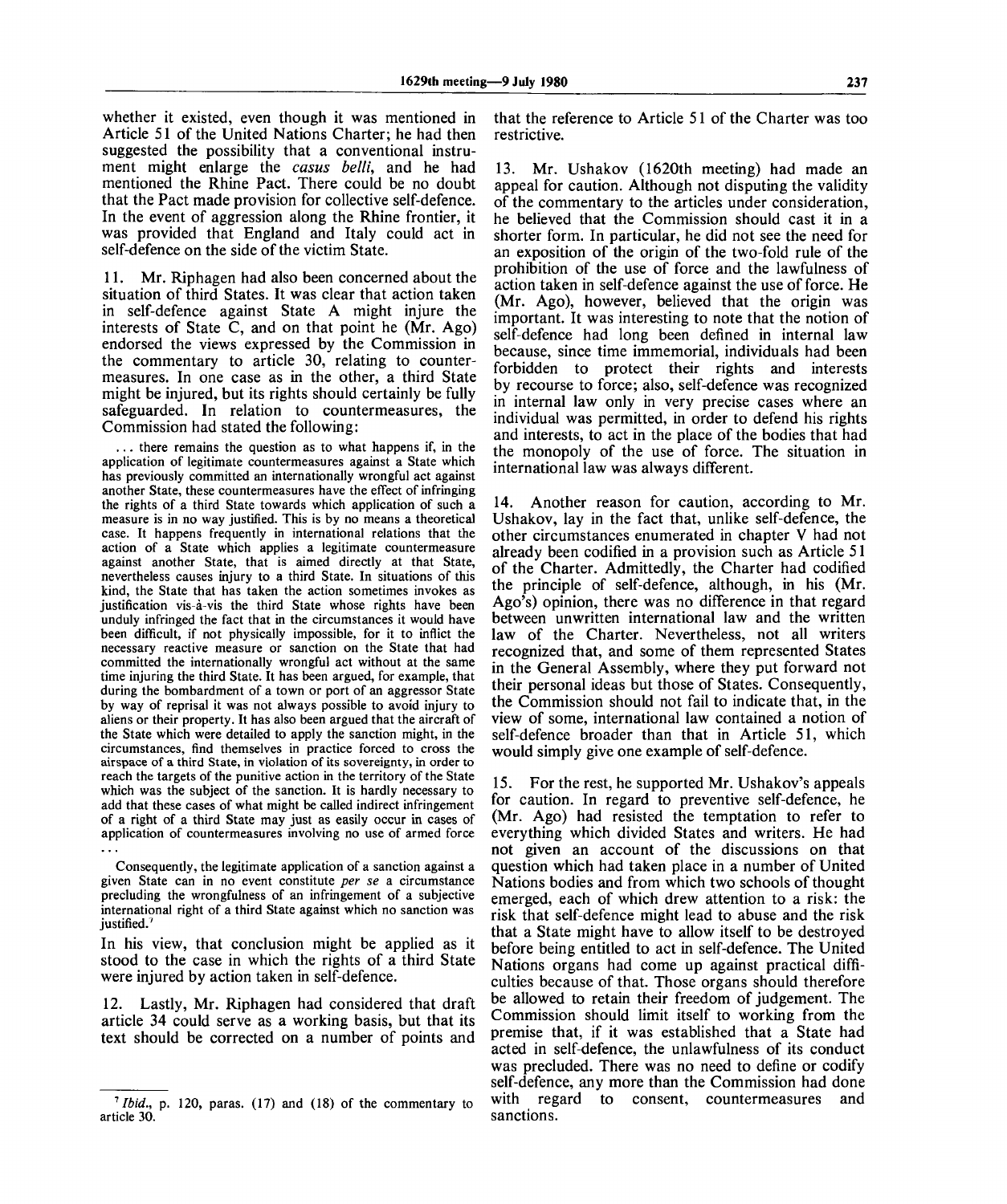16. There was no reason to suggest, as Mr. Ushakov had done, that the notion of self-defence was broader than that of a circumstance precluding wrongfulness. The Commission should take as a starting-point the fact that such a circumstance existed and draw from it a conclusion as to the non-existence of the objective element of a wrongful act in that specific case. Its task was solely to codify the rules relating to State responsibility.

17. Lastly, Mr. Ushakov had emphasized that self-defence differed somewhat from other circumstances precluding wrongfulness because the action taken in self-defence was lawful *ab initio.* The same was true of all the other circumstances precluding wrongfulness. For example, if a State occupied the territory of another State with the latter's consent, that consent constituted a prior suspension of the obligation which prohibited such an act, so that the occupation was lawful *ab initio.*

18. Mr. Reuter *(ibid.),* for his part, had referred to cases where there might be self-defence in the absence of armed attack. However, the example he had given of fishing vessels that entered a zone regarded by another State as an exclusive fisheries zone, thus provoking incidents with warships of that other State, did not come under the heading of self-defence. The other State confined itself to taking lawful measures against individuals who were acting in breach of internal law. In his own view, it was important to limit the notion of self-defence to the reaction which a State might have to an act of aggression by another State.

19. While concerned that the Charter should be respected, Mr. Reuter did not believe that international law was born with the Charter. He (Mr. Ago) also considered that the two-fold rule relating to self-defence antedated the Charter, although he would not make it go as far back as Mr. Verosta had done (1628th meeting). There was no doubt, however, that at the United Nations Conference on International Organization (San Francisco, 1945) States had merely given written form to an already existing principle. Mr. Reuter preferred that the article under consideration refer to the Charter as a whole rather than to Article 51.

20. Mr. Schwebel (1621st meeting), for his part, had suggested that it might be going too far to consider self-defence as being more or less the only exception to the prohibition of the use of force as laid down in Article 2, paragraph (4) of the Charter. But he (Mr. Ago) had never gone as far as that; he recognized that the use of force was permitted in other cases, particularly in that of countermeasures and sanctions as provided for in Chapter VII of the Charter. Moreover, Article 106 of the Charter, which was a transitional provision, also permitted the use of armed force. None the less, in all those cases, the use of force did not come within the realm of self-defence, which should be distinguished from the legitimate application of a sanction. The two notions were similar, but not at

all identical. The application of a sanction might be undertaken in respect of a wrongful act other than an aggresion. Furthermore, because of its aim and raison d'etre, self-defence was concerned with the commission of a wrongful act: a State that acted in a state of self-defence wanted to prevent an armed attack by another State from succeeding. Sanctions, however, were part of the phase of implementation *(mise en oeuvre)* of responsibility. The aim of self-defence was to prevent the adversary from acting, whereas a sanction might take the form of a penalty or compensation, or aim at preventing the repetition of the act condemned.

21. Moreover, Mr. Schwebel had wondered whether the article under consideration meant that a State did not have the right to act in self-defence in the event of attack by terrorists or terrorist organizations. In his own view, it was indeed lawful to react against such attacks, but on grounds other than self-defence, which had to be preceded by an armed attack by another State.

22. Mr. Francis *(ibid.),* for his part, had warmly welcomed draft article 34 and had insisted on the need to include it in chapter V. He had expressed the hope that the text of article 34 would not give the impression of constituting an amendment to the Charter. He (Mr. Ago) shared that point of view and saw in it one more reason that the article on self-defence should appear in chapter V, because if a separate chapter was to be devoted to the notion of self-defence that might be seen as an attempt to rewrite or to interpret the Charter.

23. Mr. Sahovic *(ibid.)* had taken a courageous and at times almost audacious stand. He had pointed out that Article 51 of the Charter was at present the expression of general international law and had examined the meaning of the term "self-defence". He (Mr. Ago) found the term extremely clear in French. Mr. Sahovic had also pointed out that, just as self-defence was in the forefront of circumstances precluding wrongfulness in internal law, it should be in the forefront of the circumstances enumerated in chapter V of the draft articles. He had even regretted that Mr. Ago had not gone further than had been the case in the positions he had adopted on some points of interpretation of the Charter. Actually, as the draftsman of a set of articles, he (Mr. Ago) had deliberately—although regretfully—shown the greatest caution in that respect. Lastly, Mr. Sahovic had expressed his preference for a reference to the Charter as a whole rather than to Article 51 alone.

24. A suggestion to that effect had also been made by Sir Francis Vallat *(ibid.),* who had recognized the need to round off chapter V of the draft articles with a provision on self-defence. He had pointed out, however, that the use of force might be lawful in cases other than self-defence. He (Mr. Ago) shared that point of view, yet the Commission's task was not to indicate when force might be used but to establish the rule that the use of force in self-defence was a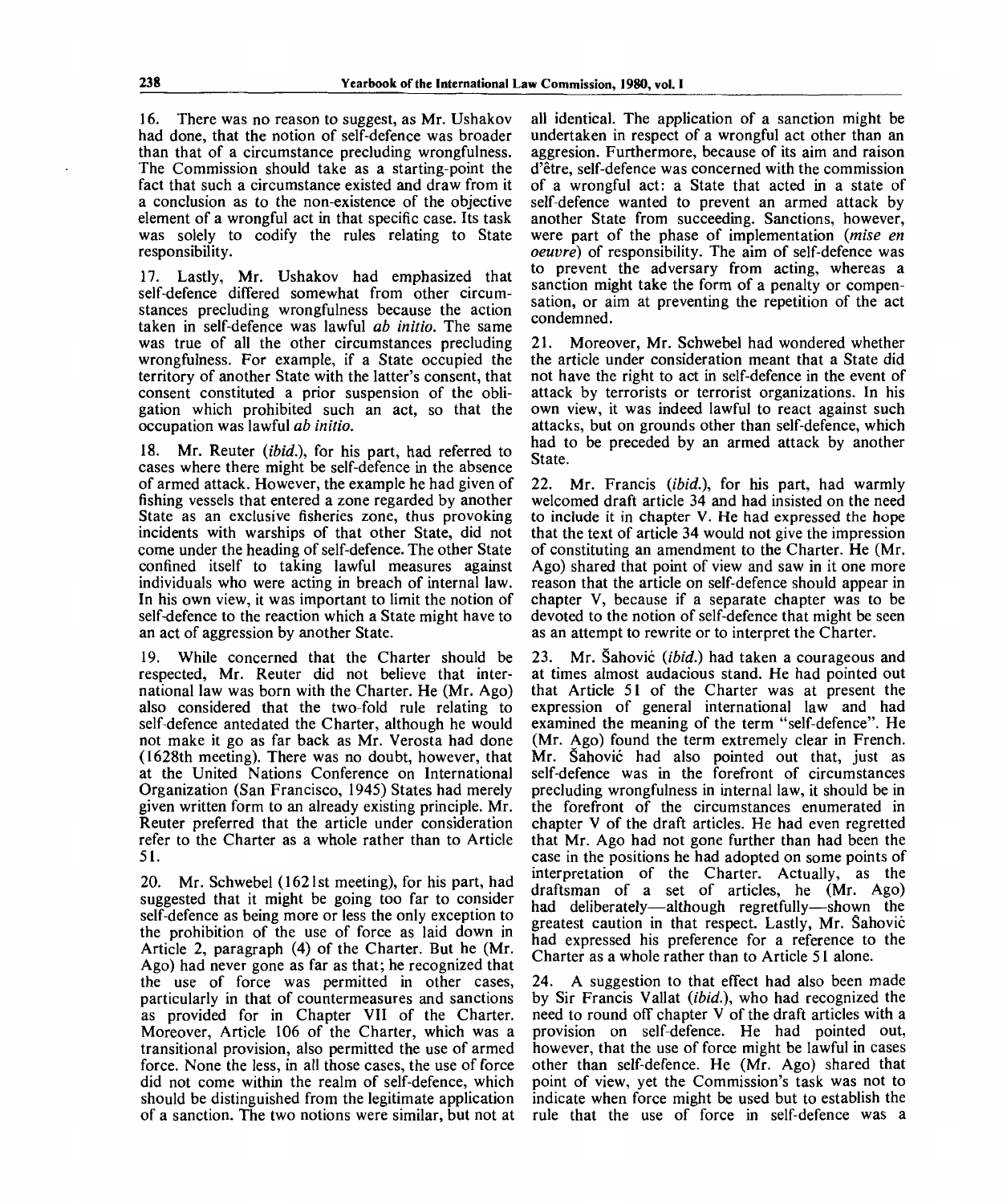circumstance precluding wrongfulness. Moreover, the Commission must definitely express that rule without having to interpret the Charter. Finally, Sir Francis had rightly recommended that draft article 30 should be the basis for the wording of the article under consideration.

25. Mr. Tsuruoka (1627th meeting) was another member of the Commission who favoured a reference to the Charter as a whole rather than to Article 51 alone. He had stressed that the task of the Commission was not to define self-defence and that it should take a primary rule on the subject as a basis for such conclusions as were applicable in the field of State responsibility.

26. The existence of unarmed aggression had been brought out by Mr. Diaz Gonzalez *(ibid.).* Ideological, economic or political forms of aggression might admittedly exist, but even if their existence were recognized and they were condemned, it could not be concluded that in such cases a State was authorized to resort to armed force in self-defence. Under the United Nations Charter, self-defence was reduced to one hypothesis, namely, that of resorting to force in order to resist an armed attack, leaving all other possible means, including legitimate countermeasures, available for reacting against any other form of aggression which breached an international obligation.

27. Mr. Barboza *(ibid.)* had stressed the difference between self-defence as conceived in general international law and self-defence as defined in Article 51 of the United Nations Charter. He had noted that it should be remembered that internal law normally required the fulfilment of two conditions for there to be self-defence: on the one hand, the use of force had generally to be prohibited and, on the other, the defence of the individual had to be reserved for a centralized organ of the State. The first of those two conditions existed under international law, since Article 2, paragraph 4, of the Charter required Members to "refrain .. . from the threat or use of force". Yet Chapter VII of the Charter provided for collective action by the Security Council in order to defend a State from an act of aggression. As envisaged in the Charter, therefore, the sphere of application of self-defence was limited in time, since it could be exercised only prior to intervention by the Security Council. But experience had shown the inadequacies of the collective system of action instituted by the Charter, since the Security Council rarely intervened to uphold the rights of States which were victims of an aggression. The scope of self-defence was therefore, in reality, broader in present general international law than under Article 51 of the Charter. Consequently, it might be contended that the notion of self-defence was not yet firmly fixed in international law and that it would not take its final shape until all the prerequisites for its existence in internal law were met in international law.

28. Mr. Pinto *(ibid.)* had advocated the inclusion of an article on self-defence in chapter V of the draft, also rightly pointing out that it was not a matter of codifying the rules relating to self-defence, but of providing for their consequences in regard to State responsibility. Like Mr. Barboza, Mr. Pinto felt that reference should be made to the Charter as a whole rather than to Article 51, which was perhaps too limited. Personally, although he had no objection to that, he (Mr. Ago) did not think the Charter contained any other provision relating to self-defence as such.

29. Mr. Verosta (1628th meeting) believed that the concept of self-defence had already existed in the nineteenth century, since international law had distinguished between just wars and unjust wars. Yet the notion of self-defence was something other than the consequence of distinguishing between just wars and unjust wars. The notion of just war—even admitting its "judicial" nature—is much broader than that of a defensive war. Self-defence consisted in permitting the use of force only in cases where a State was the victim of an armed attack and had to defend itself immediately to preserve its independence and territorial integrity. That concept had not emerged in international law until after the First World War, with the Covenant of the League of Nations and other instruments that had followed it. The main difference between the Covenant and the United Nations Charter was that the authors of the Covenant had above all, largely out of a concern for justice, sought a means for equitably settling disputes between States, whereas the authors of the Charter, with the experience of the League of Nations behind them, had above all laid emphasis on the need to preserve peace by avoiding any resort to force.

30. The fact that in the nineteenth century States had generally sought to justify their wars in no way meant that they were acting in self-defence; to them, war had been, for instance, the means of vindicating a right or vital interest which they considered to have been injured. Italy, for example, had been able to justify its war against Austria in 1866 on the grounds that it wished to retrieve Venice from Austria in order to complete its national unity, but it had not been able to claim that it was acting thus in self-defence.

31. Mr. Verosta would have been right to oppose the inclusion of article 34 in chapter V of the draft if the article had been an attempt in itself to define the rules concerning self-defence, but there was absolutely no question of that in the draft article; it was limited to presuming the existence of a general rule relating to self-defence and drawing the proper conclusions from it with regard to State responsibility. Self-defence was the circumstance *par excellence* which precluded wrongfulness, so it simply could not go unmentioned in chapter V of the draft, as Mr. Verosta suggested.

32. Mr. Tabibi *(ibid.)* was obviously right in pointing out that aggression need not necessarily be armed, and could also be economic or even political. Those other